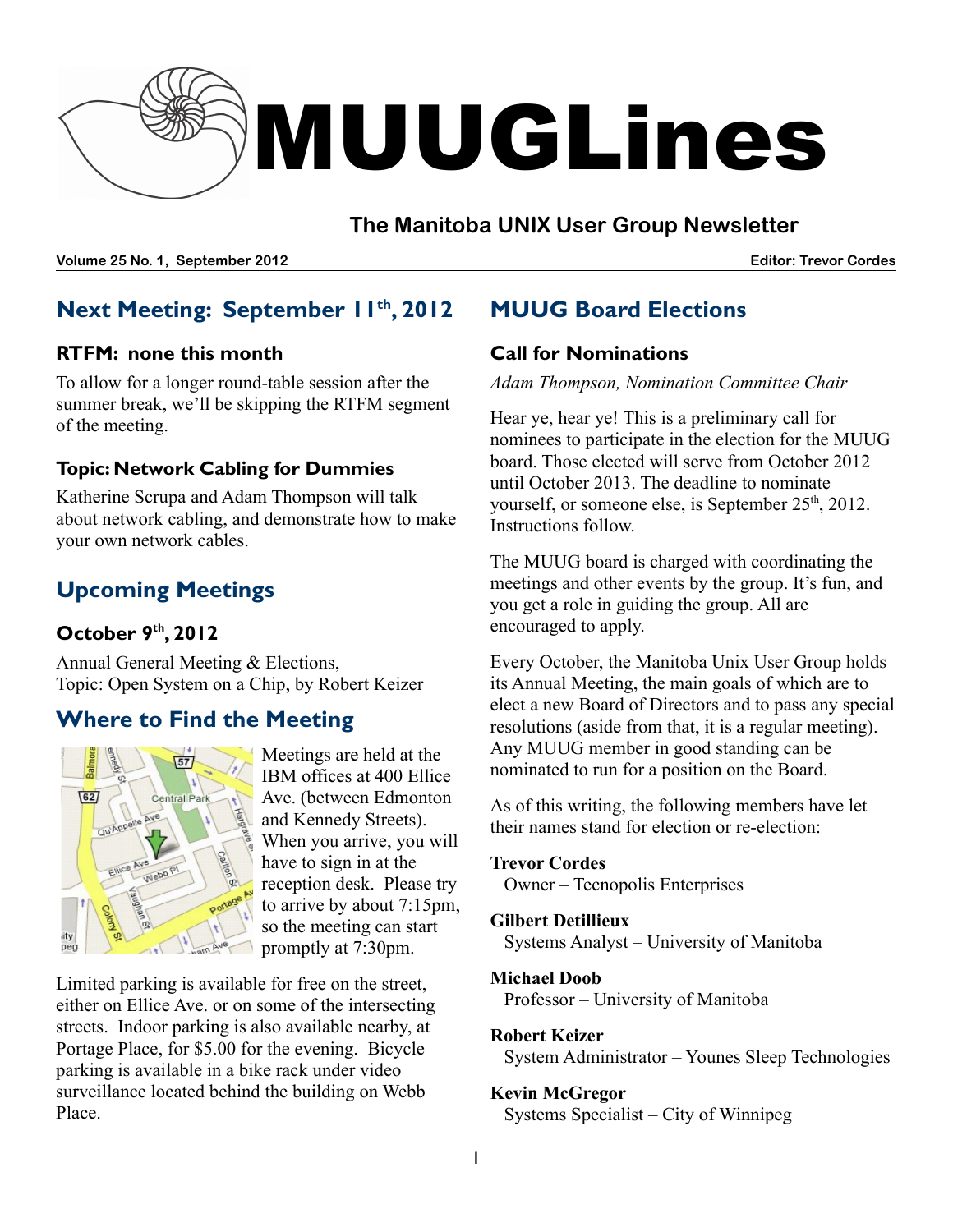#### **Katherine Scrupa**

Info Systems Desk Tech – St. John's Ravenscourt

**Doug Shewfelt** Systems Specialist – City of Winnipeg

**Adam Thompson** Consultant – athompso.net

**Brad Vokey** Owner – Fortress Software Inc.

## **Thanks To Outgoing Exec**

Sean Cody, a valued MUUG board member for several years, will not be running for re-election this year. Please join us in thanking Sean for his hard work (especially the great presentations) during his tenure.

## **MUUGLines Introduces Editors**

MUUG members not on the board may not know that this newsletter is written each month by a different member of your MUUG board. Sharp-eyed members may have noticed that style, content bias and opinion vary from month to month. Starting with this month's newsletter, we are including the name of the editor in the front page byline.

Never again will you be left wondering: "who's the freak who wrote this nonsense?" </sarcasm attrib="hopefully">

## **AppleWins \$1B From Samsung**

Apple was awarded by a jury in the USA \$1B in damages against Samsung. Apple claimed Samsung infringed on their patents and copied elements of Apple's iOS. Apparently finger gestures like using one finger to scroll and two to pinch-zoom are patentable. Also in contention were rectangles with rounded corners.

Open source advocates should care because a) Android is Linux, and b) ridiculous IP claims hurt everybody, especially open source projects that hold no patents. The chilling effect will be massive.

Didn't the world go through this already in Apple vs Everybody vs Microsoft in the 80's with the "look and feel" cases? They decided back then that a

"window" and "icons" were not protected, why would rectangles and pinches be any different? (Many are speculating Microsoft will love this verdict as it helps latecomer Windows Phone.) Expect this ruling to fall on appeal.

### **Firefox 15 Released**

Just when you thought it was safe to blink, another Firefox arrives. Version 15 gives us silent updates, like Chrome. Of course that will be of limited use to most Linux users who will update via their distro repo, but it should help our Windows brethren stay vulnerability-free. Also up is support for SPDY v3, which was developed by Google. It's actually quite nifty in its ability to optimize traffic between compliant clients and servers. FF15 also bestows upon us compressed textures in WebGL, though that will receive limited use by most users at this point in time. Some additional memory handling and HTML5 features round out the release.

## **IBM Announces 5.5GHz Big Iron**

IBM's newest z-series mainframe, dubbed the EC12, will have a 5.5GHz six-core CPU. This probably makes it the world's fastest (clock rate) commercially-available CPU. EC12, like all z-series, supports RedHat and SUSE Linux.

The EC12 cost \$1bn to develop and can be yours for only around \$1m.

# **Use Seagate Only 100 Days**

With the onslaught by SSDs and continuation of inflated pricing due to Thailand floods, hard drive makers continue to make the most mind-boggling decisions to stick it to the consumer. In addition to the previously-reported reduction to 1 year warranties on most WD and Seagate drives, Seagate has made a little-reported change to their mainstream and most popular drive series.

Hidden in the Barracuda spec sheet is a little stat named "power on hours"; effectively a recommended duty cycle. The spec is 2400 hours. Which is 100 days per year. Basically what this says is that if you use the drive 24/7, that may cause premature failures at a higher rate. Since even a home PC, and especially a RAID/NAS setup, can run 24/7, this may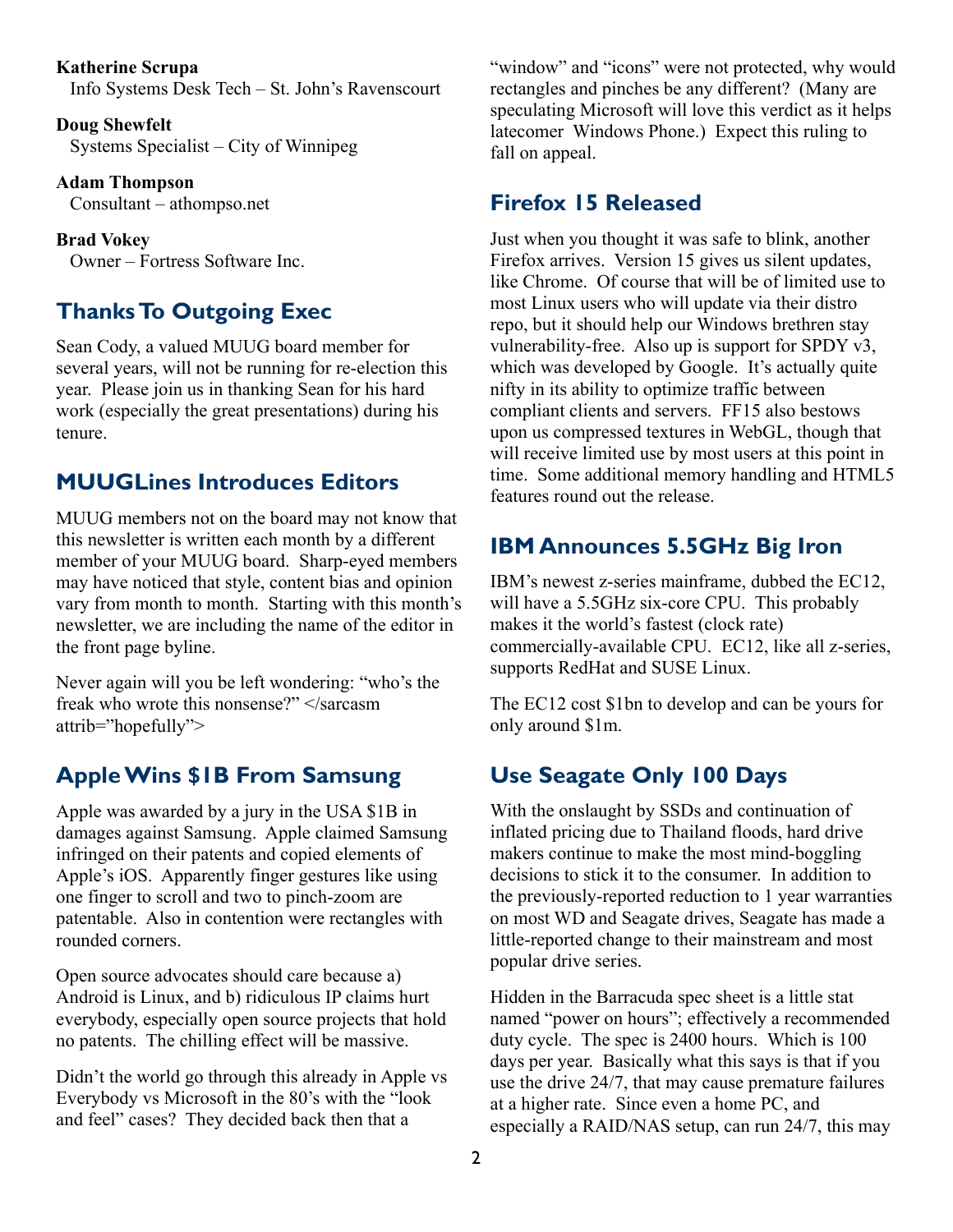become a big concern in the near future for unsuspecting consumers.

WD also has drives with lower duty cycles — their "Green" series — though since they are 5400rpm they usually are passed over for serious applications anyhow. First hand experience has shown this writer that the Green series drives have high failure rates and very bizarre failure modes and symptoms.

Since Seagate provides only 1 year warranties on Barracudas, one can deduce that you are guaranteed only 100 working (24-hour) days out these drives before they are designed to fail. Yes, MTBF's and failure rate math doesn't work out quite that badly, but it does make food for thought.

Another thought is that SMART records the cumulative power-on hours a drive has been subjected to. In theory, Seagate could tell if a RMA drive had been used beyond its stated spec. Might we soon see RMA rejections based on this criteria?

This is all part of the hard drive industry's shift to intended-use pricing, where the cheapest drives are only allowed on rarely-used home desktops, and every step up you make can double the price. The steps currently appear to be: home, home power user, business "nearline", business server room. Probably gone are the days where smart builders and data centre ops (like Google) can use masses of cheap mainstream drives and achieve satisfactory failure rates.

### **5 Most Popular Distros**

Based on pre-installed server OS and web browser surveys, Steven Vaughan-Nichols reports the world's favorite distros as (in countdown style):

- 5.Debian
- 4.Fedora
- 3.Ubuntu

2.Mageia (Mandriva fork (Mandrake fork (RH fork)))

1.Mint

With a nod to the real #1 "distro": Android.

## **Manitoba Gets HW Eco Fee**

Get ready to open that wallet... Following in the footsteps of other provinces, Manitoba, as of August 1, has an Environmental Handling Fee (EHF) on many computer and consumer-electronic products. The fee is an up-front cost paid at the point of purchase of new products. The fee is meant to offset the cost of eventual environmentally-friendly disposal of said products. In practice nearly all retailers are simply tacking on the fee at point of sale, passing it on to the consumer.

Some example computer-related fees are:

- •\$15 per desktop, or desktop used as a server
- •\$3 per laptop or tablet
- •\$9.25 for LCDs 29" or less
- •\$8 per printer or scanner
- •\$1.10 per mouse or keyboard

While the fees don't sound like much, most computer LCDs are around \$130-\$160 now making the \$9.25 fee equate to an additional 7%: almost like a second PST.

Loopholes abound: the regulations are vague on the subject of internal computer parts not sold as a complete computer. Calls to three local Winnipeg computer retailers revealed that all three are not charging any fees on internal parts purchased a la carte. That includes a complete system (case, cpu, motherboard, ram, cards, power supply) purchased as parts. So DIYers rejoice, you'll save \$15 per computer. Pity the retailers/VARs who may find themselves arguing with customers as to whether an ambiguously-worded fee is applicable.

Also vague is the definition of a desktop computer: "a computer terminal designated to reside on a desk or similar work surface". Since many/most "desktops" usually reside on floors, does this mean they are exempt? Is a floor a work surface?

Strangely enough, servers are exempt from fees. Who knows if servers-used-as-desktops are exempt, which this writer builds frequently as ECC workstations. Also exempt are all previously-owned products, which is good news for sellers of used parts and does produce the benefit of encouraging reuse.

Your editor is a computer reseller, and is quite astounded at the incompetence shown in these new regulations. The definitions and examples are poorly thought out and worded, leaving egregious loopholes that are sure to cause headaches if consumers catch on and claim their purchase should be exempt. It certainly appears that no one in the industry was consulted. My business, registered with all levels of government including provincial, was not notified in any way